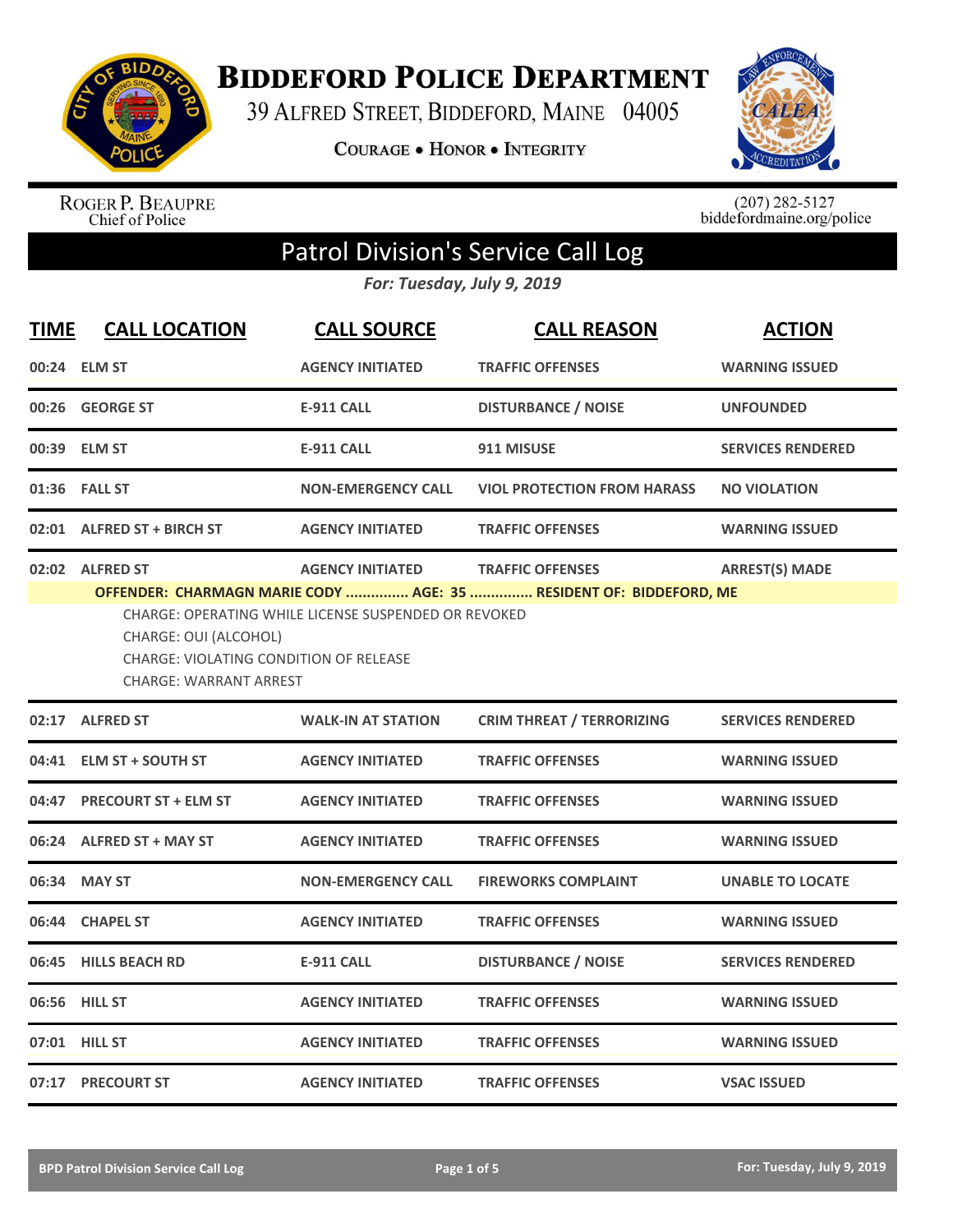| <b>TIME</b>                                                                                                                    | <b>CALL LOCATION</b>                             | <b>CALL SOURCE</b>        | <b>CALL REASON</b>         | <b>ACTION</b>                |
|--------------------------------------------------------------------------------------------------------------------------------|--------------------------------------------------|---------------------------|----------------------------|------------------------------|
|                                                                                                                                | 07:27 FRANKLIN ST                                | <b>NON-EMERGENCY CALL</b> | <b>PARKING COMPLAINT</b>   | <b>VEHICLE TOWED</b>         |
|                                                                                                                                | 07:34 SHOPS WAY                                  | <b>WALK-IN AT STATION</b> | <b>ARTICLES LOST/FOUND</b> | <b>REPORT TAKEN</b>          |
|                                                                                                                                | 07:43 MOUNTAIN RD + HALLCZUK RD AGENCY INITIATED |                           | <b>TRAFFIC OFFENSES</b>    | <b>WARNING ISSUED</b>        |
|                                                                                                                                | 08:10 ELM ST                                     | <b>AGENCY INITIATED</b>   | <b>TRAFFIC OFFENSES</b>    | <b>VSAC ISSUED</b>           |
|                                                                                                                                | 08:25 ELM ST + MORIN ST                          | <b>AGENCY INITIATED</b>   | <b>TRAFFIC OFFENSES</b>    | <b>WARNING ISSUED</b>        |
|                                                                                                                                | 08:38 ELM ST                                     | <b>AGENCY INITIATED</b>   | <b>TRAFFIC OFFENSES</b>    | <b>VSAC ISSUED</b>           |
|                                                                                                                                | 08:57 ELM ST                                     | <b>AGENCY INITIATED</b>   | <b>TRAFFIC OFFENSES</b>    | <b>WARNING ISSUED</b>        |
|                                                                                                                                | 09:53 SANDY LN                                   | <b>NON-EMERGENCY CALL</b> | <b>CRIMINAL MISCHIEF</b>   | <b>NO VIOLATION</b>          |
|                                                                                                                                | 09:55 ANDREWS RD                                 | <b>E-911 CALL</b>         | 911 MISUSE                 | <b>CALL TRANSFERRED</b>      |
|                                                                                                                                | 10:04 HILLS BEACH RD                             | <b>E-911 CALL</b>         | 911 MISUSE                 | <b>WARNING ISSUED</b>        |
|                                                                                                                                | 10:13 ELM ST                                     | <b>AGENCY INITIATED</b>   | <b>PAPERWORK</b>           | <b>PAPERWORK NOT SERVED</b>  |
|                                                                                                                                | 10:16 BACON ST + HIGH ST                         | <b>NON-EMERGENCY CALL</b> | <b>ARTICLES LOST/FOUND</b> | <b>SERVICES RENDERED</b>     |
|                                                                                                                                | 10:36 MAIN ST                                    | <b>WALK-IN AT STATION</b> | <b>ARTICLES LOST/FOUND</b> | <b>REPORT TAKEN</b>          |
|                                                                                                                                | 10:45 BERGERON LN                                | <b>E-911 CALL</b>         | 911 MISUSE                 | <b>WARNING ISSUED</b>        |
|                                                                                                                                | 10:51 ALFRED ST                                  | <b>NON-EMERGENCY CALL</b> | <b>THEFT</b>               | <b>REPORT TAKEN</b>          |
|                                                                                                                                | <b>10:52 TIMBER POINT RD</b>                     | <b>E-911 CALL</b>         | 911 MISUSE                 | <b>NEGATIVE CONTACT</b>      |
|                                                                                                                                | 11:00 WASHINGTON ST                              | <b>RADIO</b>              | <b>DRINKING IN PUBLIC</b>  | <b>REPORT TAKEN</b>          |
|                                                                                                                                | 11:05 BRADBURY ST                                | E-911 CALL                | 911 MISUSE                 | <b>NO ACTION REQUIRED</b>    |
|                                                                                                                                | 11:11 SPRUCE ST                                  | <b>NON-EMERGENCY CALL</b> | <b>THEFT</b>               | <b>CITATION ISSUED</b>       |
| OFFENDER: TABITHA LEE COCHRANE  AGE: 36  RESIDENT OF: BIDDEFORD, ME<br><b>CHARGE: THEFT BY UNAUTHORIZED TAKING OR TRANSFER</b> |                                                  |                           |                            |                              |
|                                                                                                                                | <b>11:17 FALL ST</b>                             | <b>NON-EMERGENCY CALL</b> | <b>HARASSMENT</b>          | <b>SERVICES RENDERED</b>     |
|                                                                                                                                | 11:20 SUMMER ST                                  | <b>AGENCY INITIATED</b>   | <b>ANIMAL COMPLAINT</b>    | <b>NEGATIVE CONTACT</b>      |
|                                                                                                                                | 11:39 BIRCH ST                                   | <b>NON-EMERGENCY CALL</b> | <b>CHECK WELFARE</b>       | <b>SERVICES RENDERED</b>     |
|                                                                                                                                | 11:54 NEWTOWN RD                                 | <b>NON-EMERGENCY CALL</b> | <b>ANIMAL COMPLAINT</b>    | <b>NEGATIVE CONTACT</b>      |
|                                                                                                                                | 11:57 DIAMOND ST                                 | <b>NON-EMERGENCY CALL</b> | <b>CODES ENFORCEMENT</b>   | <b>REFERRED OTHER AGENCY</b> |
|                                                                                                                                | 12:08 HILLS BEACH RD                             | <b>AGENCY INITIATED</b>   | <b>SHELLFISH VIOLATION</b> | <b>NO VIOLATION</b>          |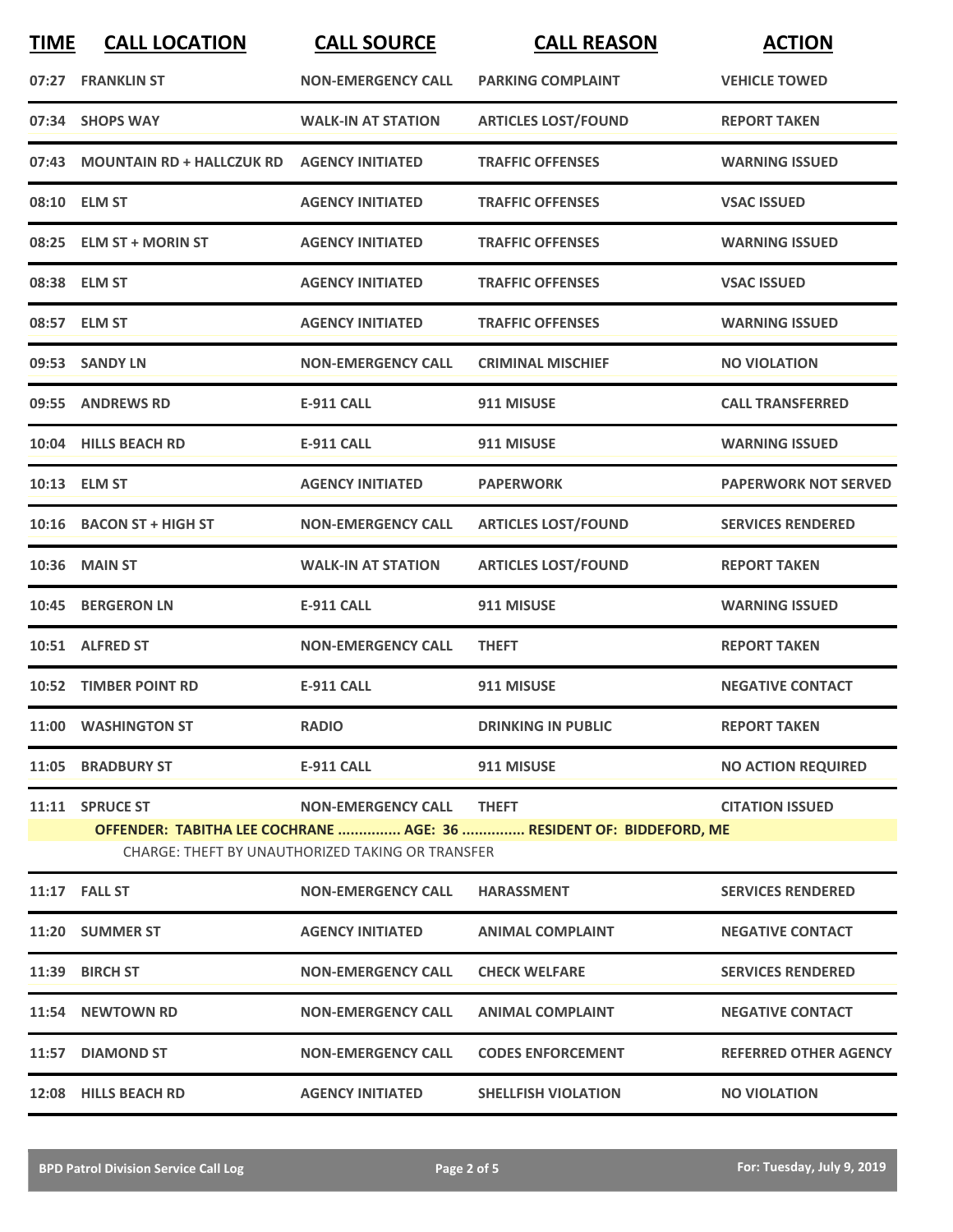| <b>TIME</b> | <b>CALL LOCATION</b>          | <b>CALL SOURCE</b>        | <b>CALL REASON</b>                                                   | <b>ACTION</b>               |
|-------------|-------------------------------|---------------------------|----------------------------------------------------------------------|-----------------------------|
|             | 12:10 ADAMS ST                | <b>NON-EMERGENCY CALL</b> | <b>ARTICLES LOST/FOUND</b>                                           | <b>SERVICES RENDERED</b>    |
|             | 12:22    FOSS ST              | <b>WALK-IN AT STATION</b> | <b>ESCORTS / RELAYS</b>                                              | <b>SERVICES RENDERED</b>    |
| 12:24       | <b>MARINER WAY</b>            | <b>NON-EMERGENCY CALL</b> | <b>ANIMAL COMPLAINT</b>                                              | <b>GONE ON ARRIVAL</b>      |
| 12:27       | <b>OAK RIDGE RD</b>           | <b>NON-EMERGENCY CALL</b> | <b>PRO-ACTIVE DV RESPONSE TEAM</b>                                   | <b>NO VIOLATION</b>         |
|             | 12:41 EASTGATE AVE            | <b>NON-EMERGENCY CALL</b> | <b>MESSAGE DELIVERY</b>                                              | <b>NEGATIVE CONTACT</b>     |
|             | 12:49 OAK ST                  | <b>E-911 CALL</b>         | <b>SUSPICION</b>                                                     | <b>SERVICES RENDERED</b>    |
| 13:09       | <b>DECARY RD</b>              | <b>AGENCY INITIATED</b>   | <b>PAPERWORK</b>                                                     | <b>PAPERWORK NOT SERVED</b> |
|             | 13:12 DIAMOND ST              | <b>NON-EMERGENCY CALL</b> | <b>CODES ENFORCEMENT</b>                                             | <b>SERVICES RENDERED</b>    |
|             | 13:15 OAK ST                  | <b>E-911 CALL</b>         | 911 MISUSE                                                           | <b>WARNING ISSUED</b>       |
|             | 13:29 ELM ST                  | <b>NON-EMERGENCY CALL</b> | <b>ANIMAL COMPLAINT</b>                                              | <b>SERVICES RENDERED</b>    |
|             | 13:39 YORK ST                 | <b>NON-EMERGENCY CALL</b> | <b>WARRANT ARREST</b>                                                | <b>ARREST(S) MADE</b>       |
|             | <b>CHARGE: WARRANT ARREST</b> |                           | OFFENDER: ROBERT MATTHEW CARSON  AGE: 24  RESIDENT OF: BIDDEFORD, ME |                             |
|             | 13:48 SPRUCE ST               | <b>NON-EMERGENCY CALL</b> | <b>MISSING PERSON</b>                                                | <b>SERVICES RENDERED</b>    |
| 14:30       | <b>ADAMS ST</b>               | <b>NON-EMERGENCY CALL</b> | <b>CHECK WELFARE</b>                                                 | <b>SERVICES RENDERED</b>    |
|             | 14:34 ELM ST                  | <b>NON-EMERGENCY CALL</b> | <b>CIVIL COMPLAINT</b>                                               | <b>SERVICES RENDERED</b>    |
|             | 14:40 NEWTOWN RD              | <b>AGENCY INITIATED</b>   | <b>ANIMAL COMPLAINT</b>                                              | <b>SERVICES RENDERED</b>    |
|             | 15:12 FIRST ST                | <b>AGENCY INITIATED</b>   | <b>ANIMAL COMPLAINT</b>                                              | <b>SERVICES RENDERED</b>    |
|             | 15:18 ELM ST                  | <b>NON-EMERGENCY CALL</b> | <b>FRAUD (INSUFFICIENT FUNDS)</b>                                    | <b>SERVICES RENDERED</b>    |
|             | 15:22 ALFRED ST               | <b>AGENCY INITIATED</b>   | <b>DISTURBANCE / NOISE</b>                                           | <b>REPORT TAKEN</b>         |
|             | 15:31 MAIN ST + ADAMS ST      | <b>NON-EMERGENCY CALL</b> | <b>ANIMAL COMPLAINT</b>                                              | <b>SERVICES RENDERED</b>    |
|             | 15:41 JEFFERSON ST            | <b>NON-EMERGENCY CALL</b> | <b>CHECK WELFARE</b>                                                 | <b>SERVICES RENDERED</b>    |
|             | 15:46 MARBLEHEAD LN           | <b>AGENCY INITIATED</b>   | <b>ANIMAL COMPLAINT</b>                                              | <b>GONE ON ARRIVAL</b>      |
|             | <b>15:51 MAIN ST</b>          | <b>OTHER</b>              | <b>ALL OTHER</b>                                                     | <b>SERVICES RENDERED</b>    |
|             | 16:08 CLEAVES ST              | <b>AGENCY INITIATED</b>   | <b>SUSPICION</b>                                                     | <b>NEGATIVE CONTACT</b>     |
|             | 16:16 ELM ST + PRECOURT ST    | <b>AGENCY INITIATED</b>   | <b>TRAFFIC OFFENSES</b>                                              | <b>VSAC ISSUED</b>          |
|             | 16:22 ALFRED ST               | <b>WALK-IN AT STATION</b> | <b>VIN VERIFICATION</b>                                              | <b>SERVICES RENDERED</b>    |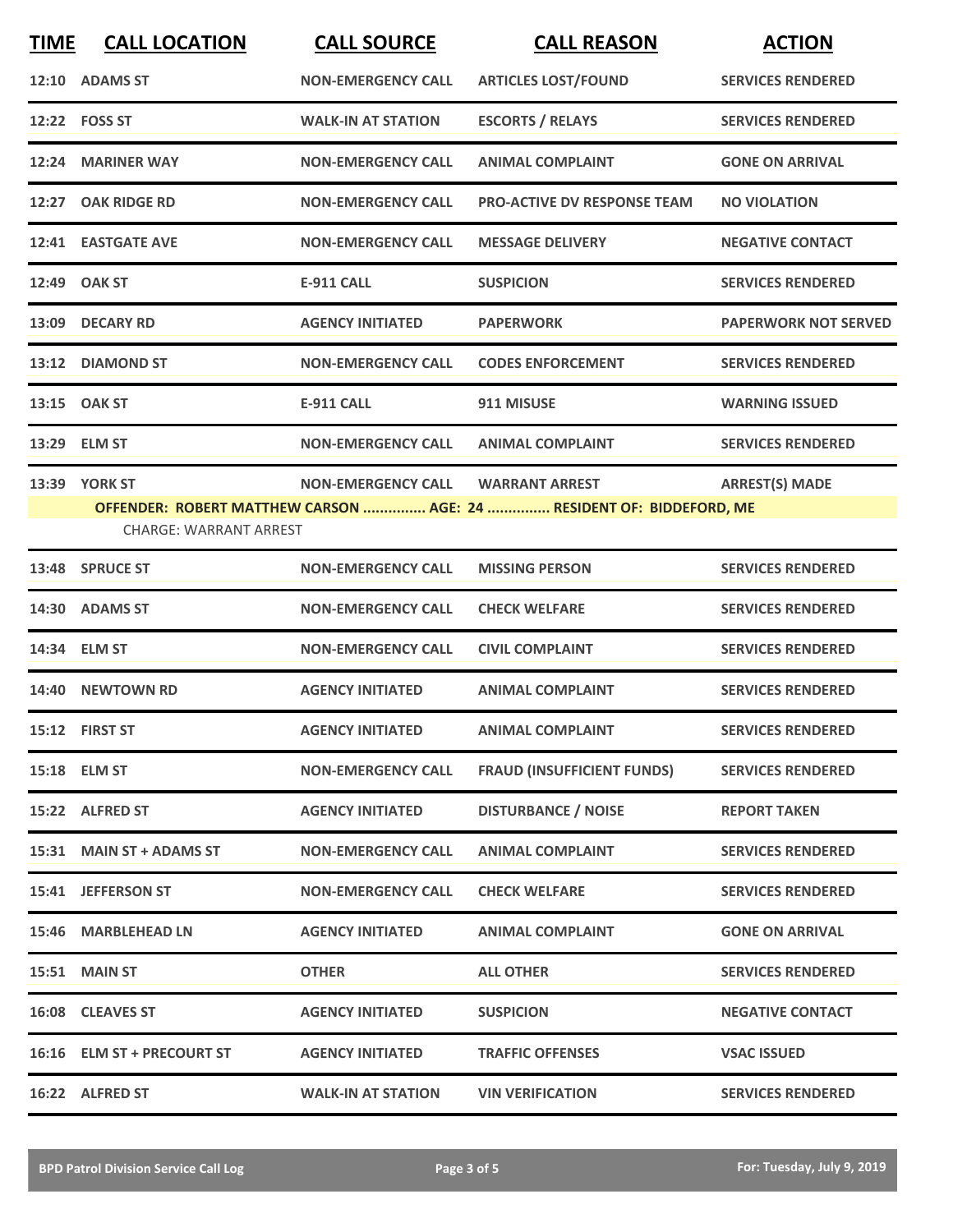| <b>TIME</b> | <b>CALL LOCATION</b>                                                                           | <b>CALL SOURCE</b>                     | <b>CALL REASON</b>                                                  | <b>ACTION</b>                |  |
|-------------|------------------------------------------------------------------------------------------------|----------------------------------------|---------------------------------------------------------------------|------------------------------|--|
|             | <b>16:29 WASHINGTON ST</b>                                                                     | <b>AGENCY INITIATED</b>                | <b>ALL OTHER</b>                                                    | <b>SERVICES RENDERED</b>     |  |
|             | <b>16:30 JACQUELINE DR</b>                                                                     | <b>E-911 CALL</b>                      | <b>TRESPASSING</b>                                                  | <b>FIELD INTERVIEW</b>       |  |
|             | 16:42 ALFRED ST                                                                                | <b>NON-EMERGENCY CALL</b>              | <b>COURT ORDERED CHECK IN</b>                                       | <b>SERVICES RENDERED</b>     |  |
|             | 16:49 ALFRED ST + BIDDEFORD GATE                                                               | <b>AGENCY INITIATED</b>                | <b>TRAFFIC OFFENSES</b>                                             | <b>WARNING ISSUED</b>        |  |
|             | 16:58 SOUTH ST                                                                                 | <b>AGENCY INITIATED</b>                | <b>TRAFFIC OFFENSES</b>                                             | <b>VSAC ISSUED</b>           |  |
|             | 17:05 ALFRED ST                                                                                | <b>WALK-IN AT STATION</b>              | <b>SUSPICION</b>                                                    | <b>REPORT TAKEN</b>          |  |
|             | 17:27 HARDING ST                                                                               | <b>NON-EMERGENCY CALL</b>              | <b>CRIMINAL MISCHIEF</b>                                            | <b>SERVICES RENDERED</b>     |  |
|             | 17:33 SUMMER ST                                                                                | <b>E-911 CALL</b>                      | <b>CHECK WELFARE</b>                                                | <b>SERVICES RENDERED</b>     |  |
|             | 17:41 BIRCH ST                                                                                 | <b>NON-EMERGENCY CALL</b>              | <b>PROBATION VIOLATION</b>                                          | <b>NO ACTION REQUIRED</b>    |  |
|             | 17:57 HIGH ST                                                                                  | <b>NON-EMERGENCY CALL</b>              | <b>TRESPASSING</b>                                                  | <b>SERVICES RENDERED</b>     |  |
|             | <b>18:09 MAIN ST</b>                                                                           | <b>NON-EMERGENCY CALL</b>              | <b>ILLEGAL ATTACHMENT</b>                                           | <b>CITATION ISSUED</b>       |  |
|             |                                                                                                |                                        | OFFENDER: CHRISTOPHER A CORBEIL  AGE: 25  RESIDENT OF: SABATTUS, ME |                              |  |
|             | <b>CHARGE: ATTACHING FALSE PLATES</b>                                                          |                                        |                                                                     |                              |  |
|             | 18:25 HAZEL ST                                                                                 | <b>NON-EMERGENCY CALL</b>              | <b>ASSIST PD AGENCY</b>                                             | <b>SERVICES RENDERED</b>     |  |
|             | 19:33 RAY ST                                                                                   | <b>NON-EMERGENCY CALL</b>              | <b>PARKING COMPLAINT</b>                                            | <b>SERVICES RENDERED</b>     |  |
|             | <b>19:35 MAIN ST</b>                                                                           | <b>NON-EMERGENCY CALL</b>              | <b>SUSPICION</b>                                                    | <b>SERVICES RENDERED</b>     |  |
|             | 19:38 MAY ST                                                                                   | <b>AGENCY INITIATED</b>                | <b>PRO-ACTIVE DV RESPONSE TEAM</b>                                  | <b>NEGATIVE CONTACT</b>      |  |
|             | 19:39 GRANITE ST                                                                               | NON-EMERGENCY CALL ARTICLES LOST/FOUND |                                                                     | <b>REPORT TAKEN</b>          |  |
|             | 20:04 POOL ST                                                                                  | <b>AGENCY INITIATED</b>                | <b>DISABLED VEHICLE</b>                                             | <b>SERVICES RENDERED</b>     |  |
|             | 20:14 HARDING ST + GRAHAM ST                                                                   | <b>NON-EMERGENCY CALL</b>              | <b>JUVENILE OFFENSES</b>                                            | <b>SERVICES RENDERED</b>     |  |
|             | 20:23 ALFRED ST                                                                                | <b>WALK-IN AT STATION</b>              | <b>COURT ORDERED CHECK IN</b>                                       | <b>SERVICES RENDERED</b>     |  |
|             | 20:28 WATER ST                                                                                 |                                        | WALK-IN AT STATION VIOL PROTECTION FROM ABUSE                       | <b>REPORT TAKEN</b>          |  |
|             |                                                                                                |                                        | OFFENDER: DAWN ALICIA ADAMS  AGE: 31  RESIDENT OF: SANFORD, ME      |                              |  |
|             | <b>CHARGE: VIOLATING CONDITION OF RELEASE</b><br>CHARGE: VIOLATING PROTECTION FROM ABUSE ORDER |                                        |                                                                     |                              |  |
|             | 20:32 CENTER ST                                                                                | <b>NON-EMERGENCY CALL</b>              | <b>PARKING COMPLAINT</b>                                            | <b>PARKING TICKET ISSUED</b> |  |
|             | 20:33 ALFRED ST + OLD DOGS LN                                                                  | <b>AGENCY INITIATED</b>                | <b>TRAFFIC OFFENSES</b>                                             | <b>WARNING ISSUED</b>        |  |
|             | 20:39 ROCKY WAY                                                                                | <b>E-911 CALL</b>                      | 911 MISUSE                                                          | <b>WARNING ISSUED</b>        |  |
|             | 20:51 MT VERNON ST                                                                             | E-911 CALL                             | <b>THEFT</b>                                                        | <b>REPORT TAKEN</b>          |  |
|             |                                                                                                |                                        |                                                                     |                              |  |